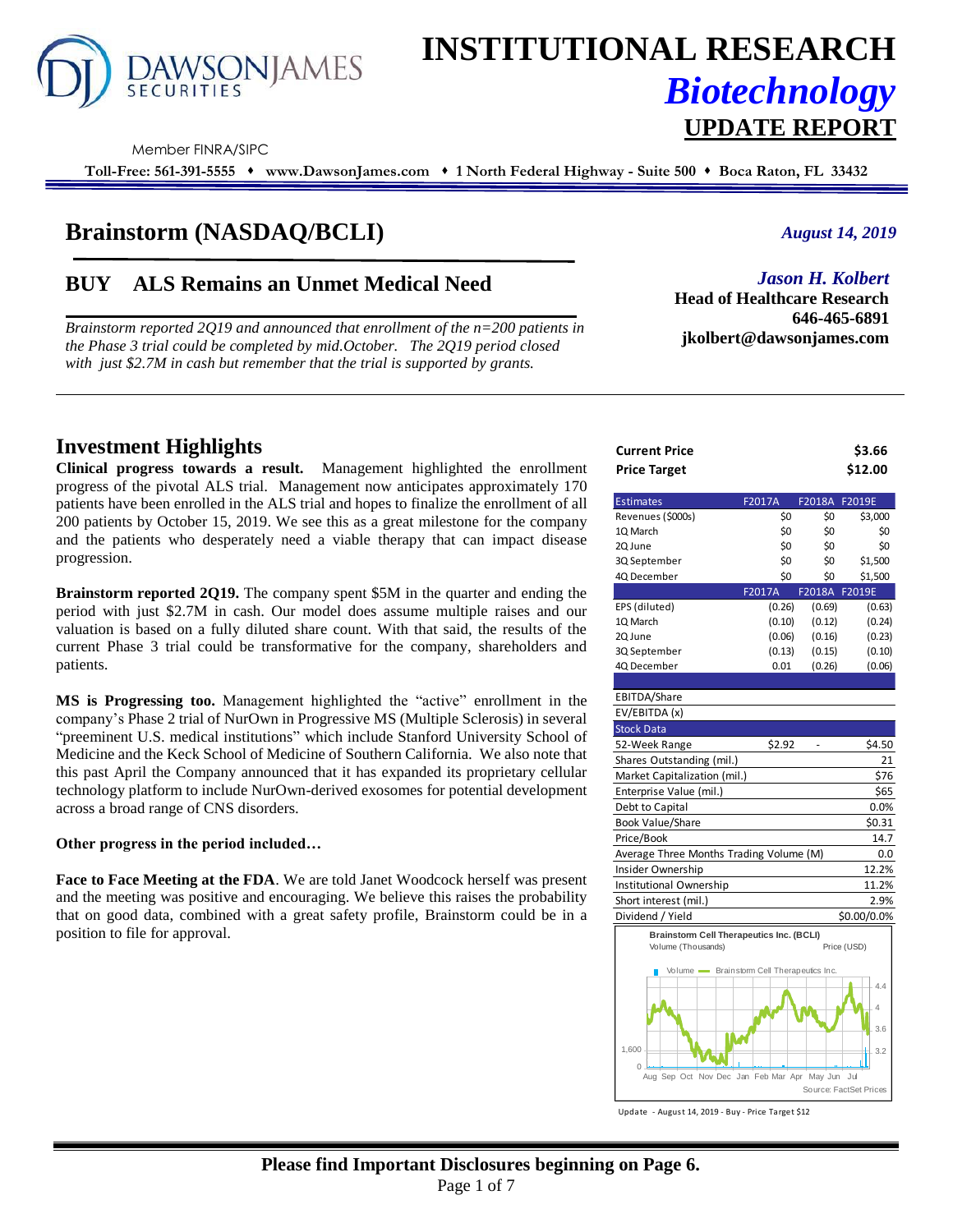

**What is NurOwn?** It is an autologous (your own cells) cell therapy which are modified to become potent drug like miniature factories to treat neural disorders. The company uses a proprietary growth media to induce these adult autologous mesenchymal stem cells (MSCs) to differentiate into specialized neuron-supporting cells that secrete neurotrophic, nerve-growth supporting factors, MSC-NTFS. The cells are then administered via intramuscular and, or intrathecal injection, which is painless and considered safe. The cells are believed to promote motor neuron growth, protect existing motor neurons and help re-establish nerve-muscle interaction. The ALS opportunity represents an unmet medical need, and while it is designated as an orphan disease, it does have significant market potential. ALS affects 30,000 people in the U.S. and 450,000 worldwide. 5,000 new cases are diagnosed annually in the U.S. The average life expectancy is 2-5 years, and care is almost exclusively palliative. Advanced-stage patient care can reach \$200,000 per year representing a \$6 billion cost to the healthcare system. Changes in regulations for the approval of cell therapy in the U.S., such as the 21<sup>st</sup> Century Act, and similar legislative changes in Europe and Japan should support the application for NurOwn, provided the pivotal trial demonstrates positive data. Brainstorm's initial focus will be on the U.S. and E.U. markets but has had early discussions with potential partners in Japan.

Will the Phase 3 trial be successful? The enrollment criteria for the pivotal trial is designed to include only the fast progressing patients who demonstrated superior outcomes in the prior Phase 2 trial. In this way, we view the trial as "enriched". The trial itself is a 200 patient, randomized, placebo-controlled, double-blind, multi-dose trial conducted at six sites in the U.S. The primary outcome measure for the study will also use the ALSFR-S score responder analysis. We also note that these ALS patients in the current pivotal trial can now be treated with multiple doses. Once the patient's cells are initially harvested, they will be sent to the lab where they can be processed and then cryopreserved. Brainstorm has already successfully demonstrated the equivalence of cryopreserved cells to fresh cells. We view cryopreservation as an important part of the Brainstorm fundamental story as it allows a high cost of goods to be spread out across multiple doses, improving manufacturing margins. The idea of multiple doses is consistent with our knowledge of how cell therapy works, as cells have a half-life, and doses will need to be refreshed over the course of treatment.

**Valuation.** With a market capitalization of just \$76M, we see the company as trading at a distressed valuation. Brainstorm today is now a pivotal company with a product that has orphan designation, in a market where the need is both desperate and unmet. The Phase 2 trial demonstrated a high safety margin, so if efficacy is demonstrated in the pivotal trial it creates a favorable risk-reward scenario. This combined with changes in legislation around the approval of cell therapy in the U.S., Europe, and Japan should create in our opinion a significant opportunity. In our model, we apply a 50% probability of success in our therapeutic models and a 30% discount rate in our valuation metrics. Using these metrics, we model the market potential and discount back in our FCFF, discounted EPS, and sum-of-theparts models, rounded to the nearest whole number to arrive at a \$12.00 price target.

**Risk to our thesis, include the following:** (1) clinical; (2) regulatory; (3) commercial; (4) manufacturing; (5) financial; (6) liability; and (7) intellectual property.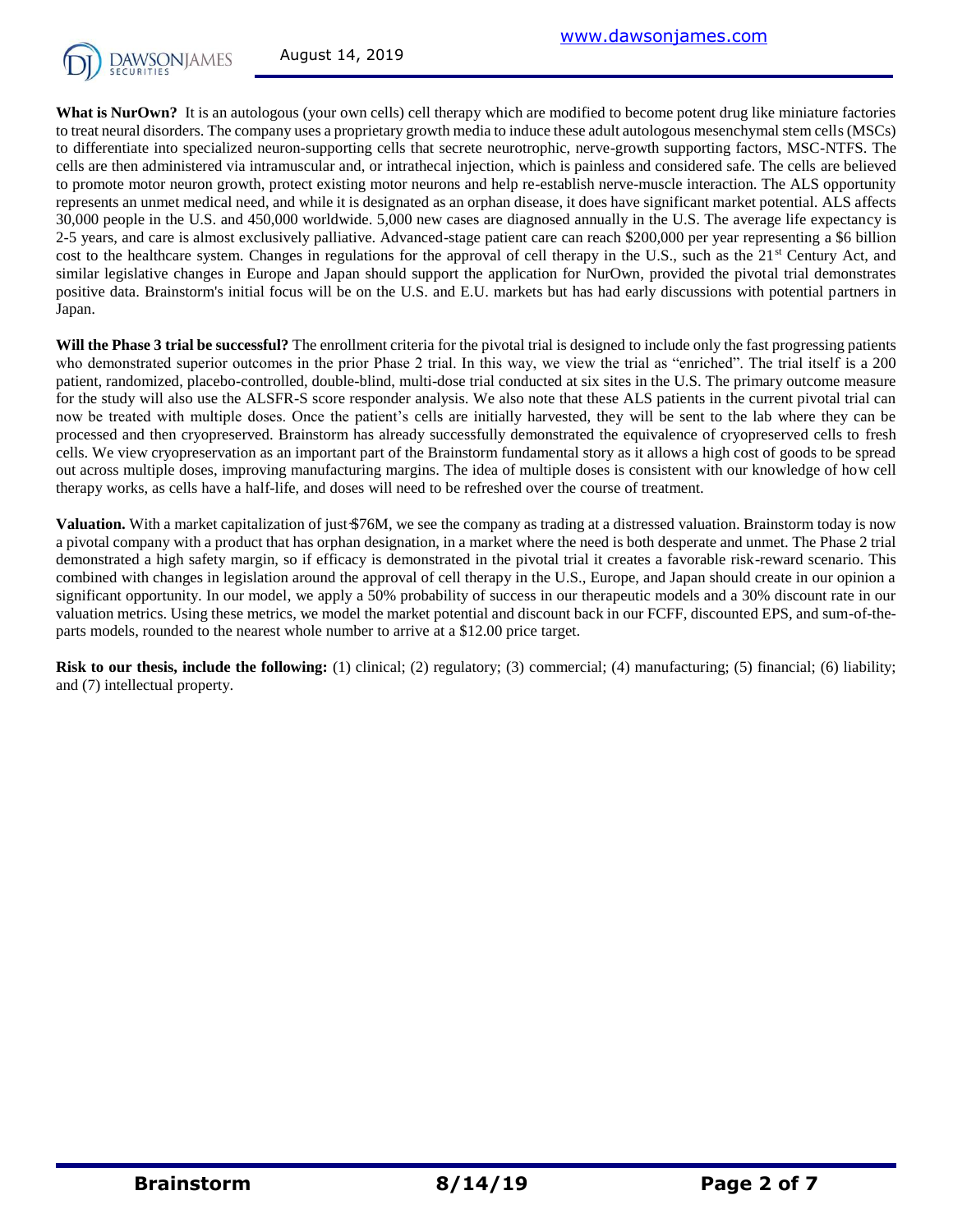**Valuation Analysis.** Given the fact that the company's market capitalization is approximately - \$78 million we see the valuation as distressed. We see a company with a pivotal trial, orphan designation, in a market where the need is both desperate and unmet. The Phase 2 trial demonstrated an excellent safety profile, and the results helped to enrich the probability of a successful pivotal trial by identifying the importance of excluding slow progressing patients. If the pivotal trial shows statistically significant p-values combined with changes in legislation around the approval of cell therapy in the U.S., Europe, and Japan, we could see a large global market opportunity. We also take note that the Phase 3 trial is being supported with non-dilutive capital from CIRM and the Israeli Innovative Authority.

#### **Product Modeling Assumptions**

- 1. We assume NurOwn's Phase 3 trial will demonstrate p-values on the primary and secondary endpoints and qualify for review and approval in the U.S. and Europe.
- 2. We assume pricing of \$151,000 per patient during the life of the patient, or duration of treatment in the U.S. and \$139,000 in Europe. Our price assumptions could prove to be too conservative as cell-based therapies typically charge multiples of our assumptions. We do this for conservatism.
- 3. We reduce the patient population pool by 25% to account for patients who may not have access to therapy or insurance.
- 4. We apply a 50% probability of success in our model, as NurOwn is not yet approved and we acknowledge the novel nature of both cell therapy, the variability of this disease and the complex nature of using Phase 2 data to predict a Phase 3 trial outcome.
- 5. We have not assumed revenues beyond the U.S. and Europe.

|             |                                                |                                                        |                                             |                                                                           |                                                             |                                                            | <b>Exhibit Market Model for the U.S. and Europe for Brainstorm's NurOwn in ALS Patients</b> |                                                                                                 |                                                                                                                     |                                                                                                                  |                                                                                                                                 |                                                                                                                                 |                                                                                                                                              |                                                                                                                                      |                                                                                                                                                                |
|-------------|------------------------------------------------|--------------------------------------------------------|---------------------------------------------|---------------------------------------------------------------------------|-------------------------------------------------------------|------------------------------------------------------------|---------------------------------------------------------------------------------------------|-------------------------------------------------------------------------------------------------|---------------------------------------------------------------------------------------------------------------------|------------------------------------------------------------------------------------------------------------------|---------------------------------------------------------------------------------------------------------------------------------|---------------------------------------------------------------------------------------------------------------------------------|----------------------------------------------------------------------------------------------------------------------------------------------|--------------------------------------------------------------------------------------------------------------------------------------|----------------------------------------------------------------------------------------------------------------------------------------------------------------|
| 2013        |                                                | 2015                                                   |                                             |                                                                           |                                                             | 2019                                                       | 2020                                                                                        |                                                                                                 | 2022                                                                                                                | 2023                                                                                                             | 2024                                                                                                                            |                                                                                                                                 | 2026                                                                                                                                         |                                                                                                                                      | 2028                                                                                                                                                           |
| 30,000      | 30,300                                         | 30.603                                                 | 30,909                                      | 31,218                                                                    | 31,530                                                      | 31,846                                                     | 32.164                                                                                      | 32,486                                                                                          | 32,811                                                                                                              | 33,139                                                                                                           | 33,470                                                                                                                          | 33,805                                                                                                                          | 34.143                                                                                                                                       | 34,484                                                                                                                               | 34,829                                                                                                                                                         |
| 1%          | 1%                                             | 1%                                                     | 1%                                          | 1%                                                                        | 1%                                                          | 1%                                                         | 1%                                                                                          | 1%                                                                                              | 1%                                                                                                                  | 1%                                                                                                               | 1%                                                                                                                              | 1%                                                                                                                              | 1%                                                                                                                                           | 1%                                                                                                                                   | 1%                                                                                                                                                             |
| 22,500      | 22.725                                         | 22.952                                                 | 23.182                                      | 23.414                                                                    | 23.648                                                      | 23.884                                                     | 24.123                                                                                      | 24.364                                                                                          | 24.608                                                                                                              | 24.854                                                                                                           | 25.103                                                                                                                          | 25.354                                                                                                                          | 25.607                                                                                                                                       | 25.863                                                                                                                               | 26,122                                                                                                                                                         |
| 0%          | 0%                                             | 0%                                                     | 0%                                          | 0%                                                                        | 0%                                                          | 0%                                                         | 0%                                                                                          | 4%                                                                                              | 10%                                                                                                                 | 15%                                                                                                              | 20%                                                                                                                             | 25%                                                                                                                             | 30%                                                                                                                                          | 34%                                                                                                                                  | 40%                                                                                                                                                            |
| $\mathbf 0$ | $\mathbf 0$                                    | $\Omega$                                               | $\Omega$                                    | $\mathbf 0$                                                               | $\Omega$                                                    | $\mathbf 0$                                                | $\Omega$                                                                                    | 975                                                                                             | 2461                                                                                                                | 3728                                                                                                             | 5021                                                                                                                            | 6338                                                                                                                            | 7682                                                                                                                                         | 8793                                                                                                                                 | 10449                                                                                                                                                          |
|             |                                                |                                                        |                                             |                                                                           |                                                             |                                                            |                                                                                             |                                                                                                 |                                                                                                                     |                                                                                                                  |                                                                                                                                 |                                                                                                                                 |                                                                                                                                              |                                                                                                                                      | $\Omega$                                                                                                                                                       |
|             |                                                |                                                        |                                             |                                                                           |                                                             |                                                            |                                                                                             |                                                                                                 |                                                                                                                     |                                                                                                                  |                                                                                                                                 |                                                                                                                                 |                                                                                                                                              |                                                                                                                                      | \$176,921                                                                                                                                                      |
|             |                                                |                                                        |                                             |                                                                           |                                                             |                                                            |                                                                                             |                                                                                                 |                                                                                                                     |                                                                                                                  |                                                                                                                                 |                                                                                                                                 |                                                                                                                                              |                                                                                                                                      | 2%<br>1,848,594                                                                                                                                                |
|             |                                                |                                                        |                                             |                                                                           |                                                             |                                                            |                                                                                             |                                                                                                 |                                                                                                                     |                                                                                                                  |                                                                                                                                 |                                                                                                                                 |                                                                                                                                              |                                                                                                                                      | 50%                                                                                                                                                            |
|             |                                                |                                                        | $\mathbf{\hat{S}}$                          | $\mathbf{\hat{z}}$                                                        |                                                             |                                                            |                                                                                             |                                                                                                 |                                                                                                                     |                                                                                                                  |                                                                                                                                 |                                                                                                                                 |                                                                                                                                              |                                                                                                                                      | 924,297                                                                                                                                                        |
| 2013        | 2014                                           | 2015                                                   | 2016                                        | 2017                                                                      | 2018                                                        | 2019                                                       | 2020                                                                                        | 2021                                                                                            | 2022                                                                                                                | 2023                                                                                                             | 2024                                                                                                                            | 2025                                                                                                                            | 2026                                                                                                                                         | 2027                                                                                                                                 | 2028                                                                                                                                                           |
| 55,000      | 55,550                                         | 56.106                                                 | 56.667                                      | 57.233                                                                    | 57,806                                                      | 58.384                                                     | 58.967                                                                                      | 59.557                                                                                          | 60.153                                                                                                              | 60.754                                                                                                           | 61.362                                                                                                                          | 61.975                                                                                                                          | 62.595                                                                                                                                       | 63,221                                                                                                                               | 63,853                                                                                                                                                         |
| 1%          | 1%                                             | 1%                                                     | 1%                                          | 1%                                                                        | 1%                                                          | $1\%$                                                      | 1%                                                                                          | 1%                                                                                              | 1%                                                                                                                  | 1%                                                                                                               | 1%                                                                                                                              | 1%                                                                                                                              | 1%                                                                                                                                           | 1%                                                                                                                                   | 1%                                                                                                                                                             |
|             |                                                |                                                        |                                             |                                                                           |                                                             |                                                            |                                                                                             |                                                                                                 |                                                                                                                     |                                                                                                                  |                                                                                                                                 |                                                                                                                                 |                                                                                                                                              |                                                                                                                                      | 47.890                                                                                                                                                         |
|             |                                                |                                                        |                                             |                                                                           |                                                             |                                                            |                                                                                             |                                                                                                 |                                                                                                                     |                                                                                                                  |                                                                                                                                 |                                                                                                                                 |                                                                                                                                              |                                                                                                                                      | 40%                                                                                                                                                            |
|             |                                                |                                                        |                                             |                                                                           |                                                             |                                                            |                                                                                             |                                                                                                 |                                                                                                                     |                                                                                                                  |                                                                                                                                 |                                                                                                                                 |                                                                                                                                              |                                                                                                                                      | 19156                                                                                                                                                          |
|             |                                                |                                                        |                                             |                                                                           |                                                             |                                                            |                                                                                             |                                                                                                 |                                                                                                                     |                                                                                                                  |                                                                                                                                 |                                                                                                                                 |                                                                                                                                              |                                                                                                                                      | $\Omega$<br>\$162,861                                                                                                                                          |
|             |                                                |                                                        |                                             |                                                                           |                                                             |                                                            |                                                                                             |                                                                                                 |                                                                                                                     |                                                                                                                  |                                                                                                                                 |                                                                                                                                 |                                                                                                                                              |                                                                                                                                      | 2%                                                                                                                                                             |
|             |                                                |                                                        |                                             | s                                                                         |                                                             |                                                            |                                                                                             |                                                                                                 |                                                                                                                     |                                                                                                                  |                                                                                                                                 |                                                                                                                                 |                                                                                                                                              |                                                                                                                                      | 3.119.757                                                                                                                                                      |
|             |                                                |                                                        | 0%                                          | 0%                                                                        | 0%                                                          | $0\%$                                                      | 50%                                                                                         | 50%                                                                                             | 50%                                                                                                                 | 50%                                                                                                              | 50%                                                                                                                             | 50%                                                                                                                             | 50%                                                                                                                                          | 50%                                                                                                                                  | 50%                                                                                                                                                            |
|             |                                                |                                                        |                                             |                                                                           |                                                             |                                                            |                                                                                             |                                                                                                 |                                                                                                                     |                                                                                                                  |                                                                                                                                 |                                                                                                                                 |                                                                                                                                              |                                                                                                                                      |                                                                                                                                                                |
|             | 0%<br>41.250<br>0%<br>$\mathbf 0$<br>\$0<br>0% | 2014<br>0%<br>41.663<br>0%<br>$\mathbf 0$<br>\$0<br>0% | 0%<br>42.079<br>0%<br>$\Omega$<br>\$0<br>0% | 2016<br>0%<br>$\hat{\mathbf{x}}$<br>42.500<br>0%<br>$\Omega$<br>\$0<br>0% | 2017<br>0%<br>s<br>42.925<br>0%<br>$\mathbf 0$<br>\$0<br>0% | 2018<br>0%<br>\$.<br>43.354<br>0%<br>$\Omega$<br>\$0<br>0% | 0%<br>43.788<br>0%<br>$\mathbf 0$<br>\$0<br>0%                                              | \$151,000<br>2%<br>s<br>$\mathbf{\hat{S}}$<br>44.226<br>2%<br>885<br>\$139,000<br>2%<br>122.947 | 2021<br>\$154,020<br>2%<br>150.103<br>s<br>50%<br>75,052<br>44.668<br>5%<br>2233<br>\$141,780<br>2%<br>316,650<br>s | \$157,100<br>2%<br>386,591<br>٠s,<br>٠s<br>50%<br>193.296<br>45.115<br>10%<br>4511<br>\$144,616<br>2%<br>652.426 | $\Omega$<br>\$160,242<br>2%<br>597.400<br>50%<br>298,700<br>45.566<br>15%<br>6835<br>$\Omega$<br>\$147,508<br>2%<br>\$1,008,194 | $\Omega$<br>\$163,447<br>2%<br>820,588<br>50%<br>410.294<br>46.021<br>20%<br>9204<br>$\Omega$<br>\$150,458<br>2%<br>\$1,384,856 | 2025<br>$\Omega$<br>\$166,716<br>2%<br>\$1,056,712<br>50%<br>528.356<br>46.482<br>25%<br>11620<br>$\Omega$<br>\$153,467<br>2%<br>\$1.783.348 | $\Omega$<br>\$170,051<br>2%<br>S 1.306.350<br>50%<br>653,175<br>46.946<br>30%<br>14084<br>$\Omega$<br>\$156,537<br>2%<br>\$2.204.646 | 2027<br>$^{\circ}$<br>\$173.452<br>2%<br>S 1.525.242<br>۰s<br>50%<br>762.621<br>47,416<br>34%<br>16121<br>$^{\circ}$<br>\$159,667<br>2%<br>\$2.574.057<br>- \$ |

#### **Exhibit Market Model for the U.S. and Europe for Brainstorm's NurOwn in ALS Patients**

Source: Dawson James estimates.

**Valuation.** Our product models feed into our income statement and allow us to apply valuation metrics. For conservatism, we apply a 50% probability of approval in our product models as NurOwn is a new and novel therapy in a variable disease. Our product model reflects our assumptions for the product launch dates, product attributes, and pricing, to determine the future revenue streams. Our valuation conclusion is an equally weighted average of our FCFF, EPS, and sum-of-the-parts analysis discounted at a rate of 30% to account for the risks of development stage products. For companies that are well established with mature products and revenues, we typically will use a 10% risk rate. For companies in the early stages of product commercialization, we typically choose a higher risk rate of 15%. For Brainstorm, we use our maximum risk rate of 30% as the company does not yet have an approved therapeutic product. Regarding the company's financials, we estimate that today Brainstorm has approximately \$6M in cash on the balance sheet. However, we note the company is receiving support from CIRM and the Israel Innovative Authority which brings the effective cash balance closer to \$10M. Our model does assume a capital raise, and our valuation is based on a fully-diluted out-year share forecast.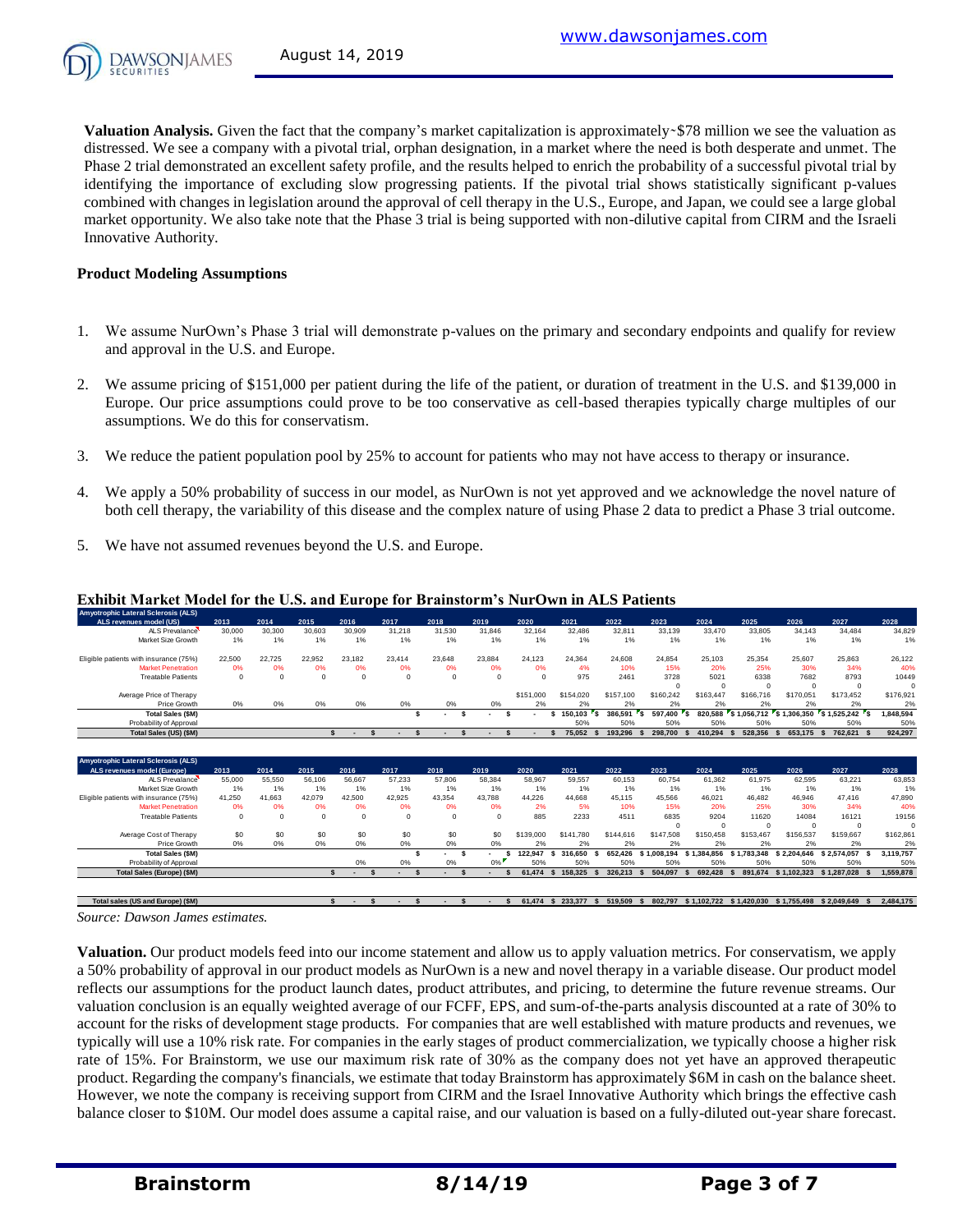

## **Exhibit 1. Discounted Free-Cash-Flow Model**

| Average \$                         | 12.00         |           |           |           |           |                          |        |         |                          |                          |         |         |         |         |
|------------------------------------|---------------|-----------|-----------|-----------|-----------|--------------------------|--------|---------|--------------------------|--------------------------|---------|---------|---------|---------|
| Price Target \$<br>Year            | 13.00<br>2020 |           |           |           |           |                          |        |         |                          |                          |         |         |         |         |
| DCF Valuation Using FCF (mln):     |               |           |           |           |           |                          |        |         |                          |                          |         |         |         |         |
| units ('000 - Cnd\$)               |               | 2016A     | 2017A     | 2018E     | 2019E     | 2020E                    | 2021E  | 2022E   | 2023E                    | 2024E                    | 2025E   | 2026E   | 2027E   | 2028E   |
| EBIT (Earnings before income tax)  |               | (4,982)   | (4,952)   | (13,948)  | (14, 910) | (7, 392)                 | 50,667 | 150,192 | 248,711                  | 353,039                  | 463,439 | 580,181 | 682,449 | 833,834 |
| Tax Rate                           |               | 0%        | 0%        | 0%        | 0%        | 0%                       | 5%     | 10%     | 15%                      | 20%                      | 25%     | 30%     | 35%     | 37%     |
| EBIT(1-t) Earnings afer income tax |               | (4,982)   | (4,952)   | (13,948)  | (14,910)  | (7, 392)                 | 48,133 | 135,173 | 211,404                  | 282,431                  | 347,579 | 406,127 | 443,592 | 525,316 |
| CapEx (equipment)                  |               | (103)     | (180)     | (369)     | (25)      | $\overline{\phantom{a}}$ |        |         | ٠                        | $\overline{\phantom{a}}$ |         |         |         |         |
| Depreciation                       |               | $\sim$    | $\sim$    | $\sim$    | $\sim$    | ٠                        | -      |         | $\overline{\phantom{a}}$ | $\overline{\phantom{a}}$ |         |         |         |         |
| Change in NWC                      |               |           |           |           |           |                          |        |         |                          |                          |         |         |         |         |
| FCF                                |               | (5,085)   | (5, 132)  | (14, 317) | (14, 935) | (7, 392)                 | 48,133 | 135,173 | 211,404                  | 282,431                  | 347,579 | 406,127 | 443,592 | 525,316 |
| PV of FCF                          |               | (14, 523) | (11, 275) | (24, 196) | (19, 416) | (7, 392)                 | 37,026 | 79,984  | 96,224                   | 98,887                   | 93,613  | 84,140  | 70,694  | 64,398  |
| Discount Rate                      |               | 30%       |           |           |           |                          |        |         |                          |                          |         |         |         |         |
| Long Term Growth Rate              |               | 1%        |           |           |           |                          |        |         |                          |                          |         |         |         |         |
| <b>Terminal Cash Flow</b>          |               | 829,548   |           |           |           |                          |        |         |                          |                          |         |         |         |         |
| Terminal Value YE2023              |               | 224,283   |           |           |           |                          |        |         |                          |                          |         |         |         |         |
| <b>NPV</b>                         |               | 822,441   |           |           |           |                          |        |         |                          |                          |         |         |         |         |
| NPV-Debt                           |               | $\sim$    |           |           |           |                          |        |         |                          |                          |         |         |         |         |
| Shares out ('000)                  |               | 63,892    | 2023E     |           |           |                          |        |         |                          |                          |         |         |         |         |
| NPV Per Share                      | s             | 12.87     |           |           |           |                          |        |         |                          |                          |         |         |         |         |
| Source: Dawson James estimates.    |               |           |           |           |           |                          |        |         |                          |                          |         |         |         |         |

#### **Exhibit 2. EPS Model**

| <b>Current Year</b>      |   | 2020  |
|--------------------------|---|-------|
| Year of EPS              |   | 2028  |
| Earnings Multiple        |   | 10    |
|                          |   |       |
|                          |   |       |
| <b>Discount Factor</b>   |   | 30%   |
| <b>Selected Year EPS</b> | S | 8.22  |
| <b>NPV</b>               | S | 10.08 |
|                          |   |       |

| Current Year<br>Year of EPS |     | 2020<br>2028    |          |                 |          | Discount Rate and Earnings Multiple Varies, Year is Constant | 2028 EPS |         |                 |        |
|-----------------------------|-----|-----------------|----------|-----------------|----------|--------------------------------------------------------------|----------|---------|-----------------|--------|
| Earnings Multiple           |     | 10 <sup>1</sup> |          | 10.1            | 5%       | 10%                                                          | 15%      | 20%     | 25%             | 30%    |
|                             |     |                 | Earnings |                 |          |                                                              |          |         |                 |        |
| Discount Factor             |     | 30%             | Multiple | 0               | \$0.00   | \$0.00                                                       | \$0.00   | \$0.00  | \$0.00          | \$0.00 |
| Selected Year EPS           | \$. | 8.22            |          | 5               | \$27.82  | \$19.18                                                      | \$13.44  | \$9.56  | $$6.90$ \$      | 5.04   |
| <b>NPV</b>                  | \$  | 10.08           |          | 10              | \$55.65  | \$38.36                                                      | \$26.88  | \$19.12 | $$13.79$ \$     | 10.08  |
|                             |     |                 |          | 15              | \$83.47  | \$57.53                                                      | \$40.32  | \$28.68 | \$20.69<br>-S   | 15.12  |
|                             |     |                 |          | 20              | \$111.30 | \$76.71                                                      | \$53.76  | \$38.24 | \$27.59<br>- 95 | 20.16  |
|                             |     |                 |          | 25              | \$139.12 | \$95.89                                                      | \$67.19  | \$47.80 | \$34.49<br>- \$ | 25.20  |
|                             |     |                 |          | 30              | \$166.95 | \$115.07                                                     | \$80.63  | \$57.36 | \$41.38<br>- 95 | 30.24  |
|                             |     |                 |          | 35 <sub>1</sub> | \$194.77 | \$134.25                                                     | \$94.07  | \$66.93 | \$48.28<br>-S   | 35.28  |

#### **Exhibit 3. Sum-of-the-Parts Model**

| Source: Dawson James estimates.          |       |               |                 |           |                 |          |  |  |  |  |  |  |
|------------------------------------------|-------|---------------|-----------------|-----------|-----------------|----------|--|--|--|--|--|--|
| <b>Exhibit 3. Sum-of-the-Parts Model</b> |       |               |                 |           |                 |          |  |  |  |  |  |  |
| Brainstorm Cell Therapeutics, Inc (BCLI) | LT Gr | Discount Rate | Yrs. to Mkt     | % Success | Peak Sales MM's | Term Val |  |  |  |  |  |  |
| <b>Nurown</b>                            | $1\%$ | 30%           | $\overline{2}$  | 70%       | \$750           | \$2,586  |  |  |  |  |  |  |
| <b>ALS</b>                               |       |               |                 |           |                 | \$11.74  |  |  |  |  |  |  |
| <b>Nurown</b>                            | $1\%$ | 50%           | $5\phantom{.0}$ | 50%       | \$500           | \$1,020  |  |  |  |  |  |  |
| <b>Pre-Clinical Pipeline</b>             |       |               |                 |           |                 | \$0.74   |  |  |  |  |  |  |
| Net Margin                               |       |               |                 |           |                 | 70%      |  |  |  |  |  |  |
| <b>MM Shrs OS</b>                        |       |               |                 |           |                 | 64       |  |  |  |  |  |  |
| <b>Total</b>                             |       |               |                 |           |                 | \$12.47  |  |  |  |  |  |  |

*Source: Dawson James estimates.*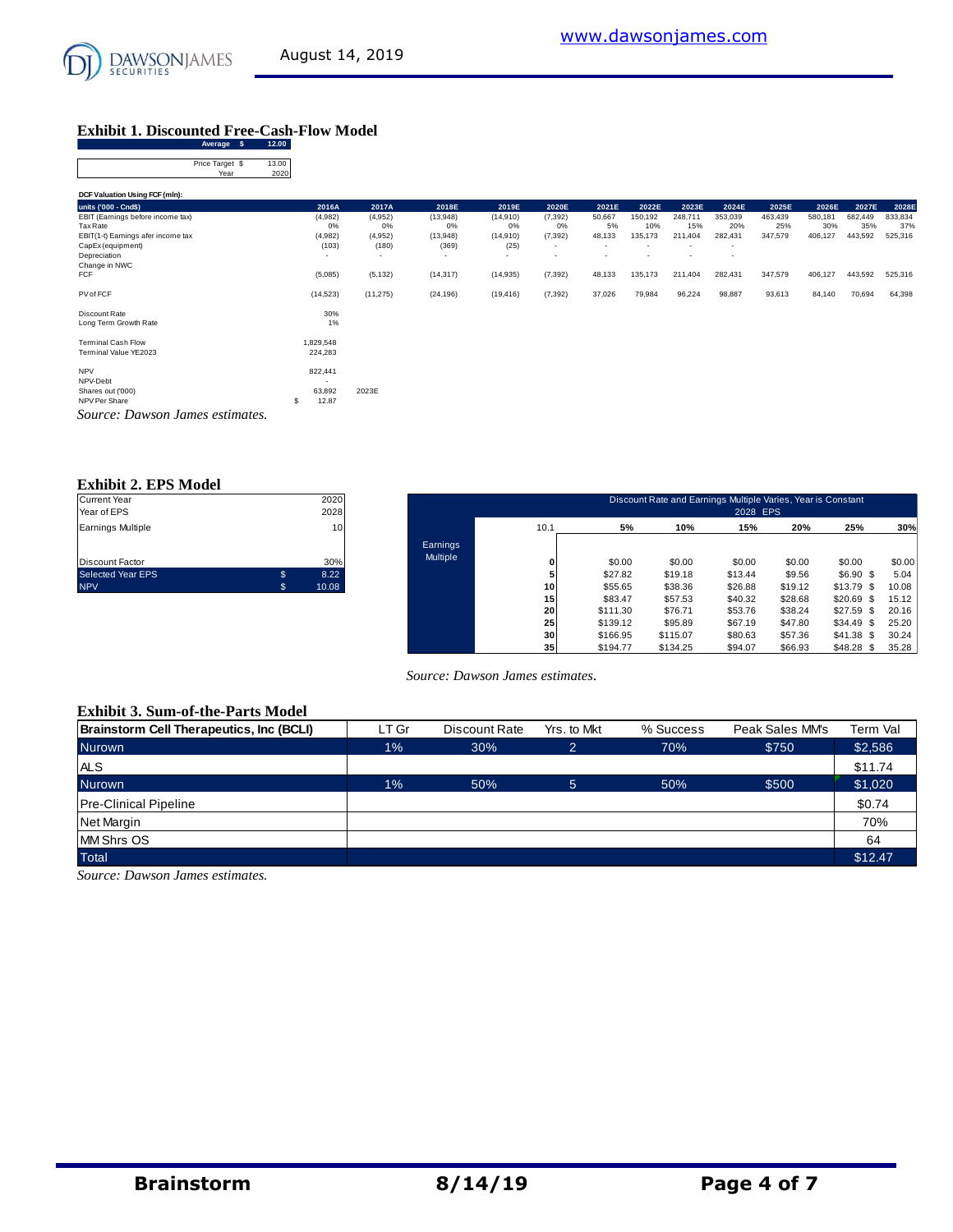

#### **Exhibit 4. Income Statement**

| Brainstorm Cell Therapeutics, Inc.: Income Statement (\$000) |                |                |                |                |         |          |          |                |                |                |         |                |         |                 |         |           |           |           |           |           |
|--------------------------------------------------------------|----------------|----------------|----------------|----------------|---------|----------|----------|----------------|----------------|----------------|---------|----------------|---------|-----------------|---------|-----------|-----------|-----------|-----------|-----------|
| <b>Brainstorm Cell Therapeutics.: YE Dec. 31</b>             | 2017A          | 2018A          | 1Q19A          | 2Q19A          | 3Q19E   | 4Q19E    | 2019E    | 1020E          | 2Q20E          | 3Q20E          | 4Q20E   | 2020E          | 2021E   | 2022E           | 2023E   | 2024E     | 2025E     | 2026E     | 2027E     | 2028E     |
| Nurown™ (U.S. sales)                                         |                |                |                |                |         |          |          |                |                |                |         | $\blacksquare$ | 75,052  | 193,296         | 298,700 | 410,294   | 528,356   | 653,175   | 762,621   | 924,297   |
| Nurown™ (EU sales)                                           |                |                |                |                |         |          |          | 15,368         | 15,368         | 15,368         | 15,368  | 61.474         | 158.325 | 326,213         | 504,097 | 692,428   | 891,674   | 1,102,323 | 1,287,028 | 1,559,878 |
| Supportive Development Grant Revenue                         |                |                |                |                | 1.500   | 1,500    | 3,000    |                |                |                |         |                |         |                 |         |           |           |           |           |           |
| <b>Total Product Sales</b>                                   |                | $\sim$         | ×.             | ×.             | 1.500   | 1.500    | 3,000    | 15,368         | 15,368         | 15,368         | 15,368  | 61.474         | 233,377 | 519,509         | 802.797 | 1,102,722 | 1.420.030 | 1.755.498 | 2,049,649 | 2,484,175 |
| <b>Expenses</b>                                              |                |                |                |                |         |          |          |                |                |                |         |                |         |                 |         |           |           |           |           |           |
| Cost of goods sold                                           |                |                |                |                |         |          |          | 11.526         | 11,526         | 11,526         | 11,526  | 46,105         | 151,695 | 337,681         | 521,818 | 716,769   | 923,020   | 1,141,074 | 1,332,272 | 1,614,714 |
| COGS % of Revenue                                            |                |                |                |                |         |          |          | 75%            | 75%            | 75%            | 75%     | 75%            | 65%     | 65%             | 65%     | 65%       | 65%       | 65%       | 65%       | 65%       |
| Research and development                                     | 977            | 8,293          | 3,456          | 3,554          | 3,500   | 2,000    | 12,510   | 2,935          | 3,190          | 3,062          | 3,573   | 12.760         | 13,015  | 13,276          | 13,541  | 13,812    | 14,088    | 14.370    | 14,657    | 14,951    |
| R&D % of Revenue                                             |                |                |                |                |         |          |          |                |                |                |         |                |         |                 |         |           |           |           |           |           |
| SG&A                                                         | 4,022          | 5.770          | 1,472          | 1,303          | 1,300   | 1,325    | 5.400    | 2,300          | 2,400          | 2,500          | 2,800   | 10,000         | 18,000  | 18,360          | 18,727  | 19,102    | 19,484    | 19.873    | 20,271    | 20,676    |
| <b>SG&amp;A% of Revenue</b>                                  |                |                |                |                |         |          |          |                |                |                |         |                |         |                 |         |           |           |           |           |           |
| <b>Total expenses</b>                                        | 4.999          | 14.063         | 4.928          | 4,857          | 4.800   | 3.325    | 17.910   | 16.761         | 17,116         | 17.089         | 17,899  | 68,865         | 182.710 | 369,316         | 554.086 | 749,683   | 956,592   | 1.175.317 | 1.367.201 | 1.650,341 |
| Oper. Inc. (Loss)                                            | (4,999)        | (14,063)       | (4.928)        | (4, 857)       | (3,300) | (1,825)  | (14.910) | (1,393)        | (1,748)        | (1,720)        | (2.531) | (7, 392)       | 50,667  | 150,192         | 248,711 | 353,039   | 463,439   | 580,181   | 682,449   | 833,834   |
| Financial income expenses, net                               | 47             | 115            | (99)           | (43)           |         |          |          |                |                |                |         |                |         |                 |         |           |           |           |           |           |
| Taxes on income                                              |                |                |                |                |         |          |          |                |                |                |         |                |         |                 |         |           |           |           |           |           |
| Other income                                                 |                |                |                |                |         |          |          |                |                |                |         |                |         |                 |         |           |           |           |           |           |
| Pre-tax income                                               | (4,952)        | (13.948)       | (5.027)        | (4,900)        | (3.300) | (1.825)  | (14,910) | (1.393)        | (1,748)        | (1,720)        | (2,531) | (7, 392)       | 50.667  | 150.192         | 248.711 | 353,039   | 463.439   | 580.181   | 682.449   | 833,834   |
| Income Tax Benefit (Provision)                               | $\blacksquare$ | $\blacksquare$ | $\blacksquare$ | $\blacksquare$ | $\cdot$ | $\sim$   | $\cdot$  | $\blacksquare$ | $\blacksquare$ | $\blacksquare$ | $\sim$  | $\cdot$        | 2,533   | 15,019          | 37,307  | 70,608    | 115,860   | 174,054   | 238,857   | 308,519   |
| <b>Tax Rate</b>                                              | 0%             | 0%             | 0%             | 0%             | 0%      | 0%       | 0%       | 0%             | 0%             | 0%             | 0%      | 0%             | 5%      | 10 <sup>9</sup> | 15%     | 20%       | 25%       | 30%       | 359       | 37%       |
| <b>GAAP Net Income (loss)</b>                                | (4,952)        | (13,948)       | (5,027)        | (4,900)        | (3,300) | (1, 825) | (15,052) | (1, 393)       | (1,748)        | (1,720)        | (2,531) | (7, 392)       | 48,133  | 135,173         | 211,404 | 282,431   | 347,579   | 406,127   | 443,592   | 525,316   |
| <b>GAAP-EPS</b>                                              | (0.26)         | (0.70)         | (0.24)         | (0.23)         | (0.10)  | (0.06)   | (0.63)   | (0.02)         | (0.03)         | (0.03)         | (0.04)  | (0.12)         | 0.77    | 2.17            | 3.38    | 4.49      | 5.51      | 6.41      | 6.97      | 8.22      |
| Non GAAP EPS (dil)                                           | (0.26)         | (0.70)         | (0.24)         | (0.23)         | (0.10)  | (0.06)   | (0.63)   | (0.02)         | (0.03)         | (0.03)         | (0.04)  | (0.12)         | 0.77    | 2.17            | 3.38    | 4.49      | 5.51      | 6.41      | 6.97      | 8.22      |
| Wgtd Avg Shrs (Bas) - '000s                                  | 18,777         | 19,977         | 20,917         | 21,703         | 26,705  | 26,708   | 24,008   | 41,711         | 41,715         | 41,719         | 41,723  | 41,717         | 41,733  | 41,750          | 41,767  | 41,784    | 41,800    | 41,817    | 41,834    | 41,850    |
| Watd Ava Shrs (Dil) - '000s                                  | 18.777         | 19.977         | 20.917         | 21.703         | 31.725  | 31,756   | 24.008   | 61.788         | 61.850         | 61.912         | 61.974  | 61.881         | 62.129  | 62.378          | 62.628  | 62.878    | 63.130    | 63.383    | 63.637    | 63,892    |

*Source: Dawson James estimates.*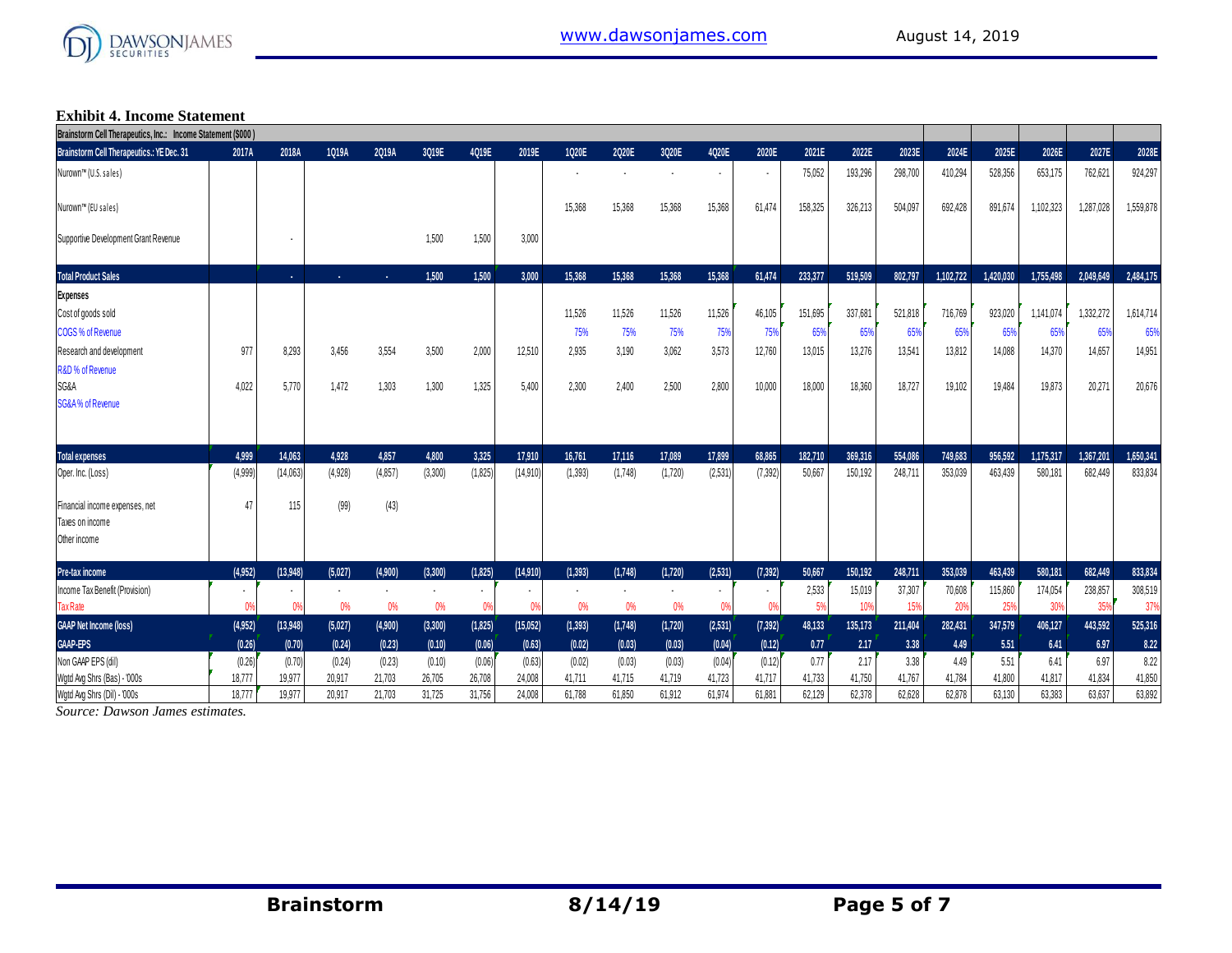

Companies mentioned in this report:

#### **Important Disclosures:**

#### **Price Chart:**



Price target and ratings changes over the past 3 years: Initiated – Buy – December 20, 2018 – Price Target \$12.00 Update – Buy – May 23, 2019 – Price Target \$12.00 Update – Buy – August 14, 2019 – Price Target \$12.00

Dawson James Securities, Inc. (the "Firm") is a member of the Financial Industry Regulatory Authority ("FINRA") and the Securities Investor Protection Corporation ("SIPC").

The Firm does not make a market in the securities of the subject company(s). The Firm has NOT engaged in investment banking relationships with BCLI in the prior twelve months, as a manager or co-manager of a public offering and has NOT received compensation resulting from those relationships. The Firm may seek compensation for investment banking services in the future from the subject company(s). The Firm has NOT received any other compensation from the subject company(s) in the last 12 months for services unrelated to managing or co-managing of a public offering.

Neither the research analyst(s) whose name appears on this report nor any member of his (their) household is an officer, director or advisory board member of these companies. The Firm and/or its directors and employees may own securities of the company(s) in this report and may increase or decrease holdings in the future. As of July 31, 2019, the Firm as a whole did not beneficially own 1% or more of any class of common equity securities of the subject company(s) of this report. The Firm, its officers, directors, analysts or employees may effect transactions in and have long or short positions in the securities (or options or warrants related to those securities) of the company(s) subject to this report. The Firm may effect transactions as principal or agent in those securities.

Analysts receive no direct compensation in connection with the Firm's investment banking business. All Firm employees, including the analyst(s) responsible for preparing this report, may be eligible to receive non-product or service specific monetary bonus compensation that is based upon various factors, including total revenues of the Firm and its affiliates as well as a portion of the proceeds from a broad pool of investment vehicles consisting of components of the compensation generated by investment banking activities, including but not limited to shares of stock and/or warrants, which may or may not include the securities referenced in this report.

Although the statements in this report have been obtained from and are based upon recognized statistical services, issuer reports or communications, or other sources that the Firm believes to be reliable, we cannot guarantee their accuracy. All opinions and estimates included in this report constitute the analyst's judgment as of the date of this report and are subject to change without notice.

**Information about valuation methods and risks can be found in the "STOCK VALUATION" and "RISK FACTORS" sections of this report.**